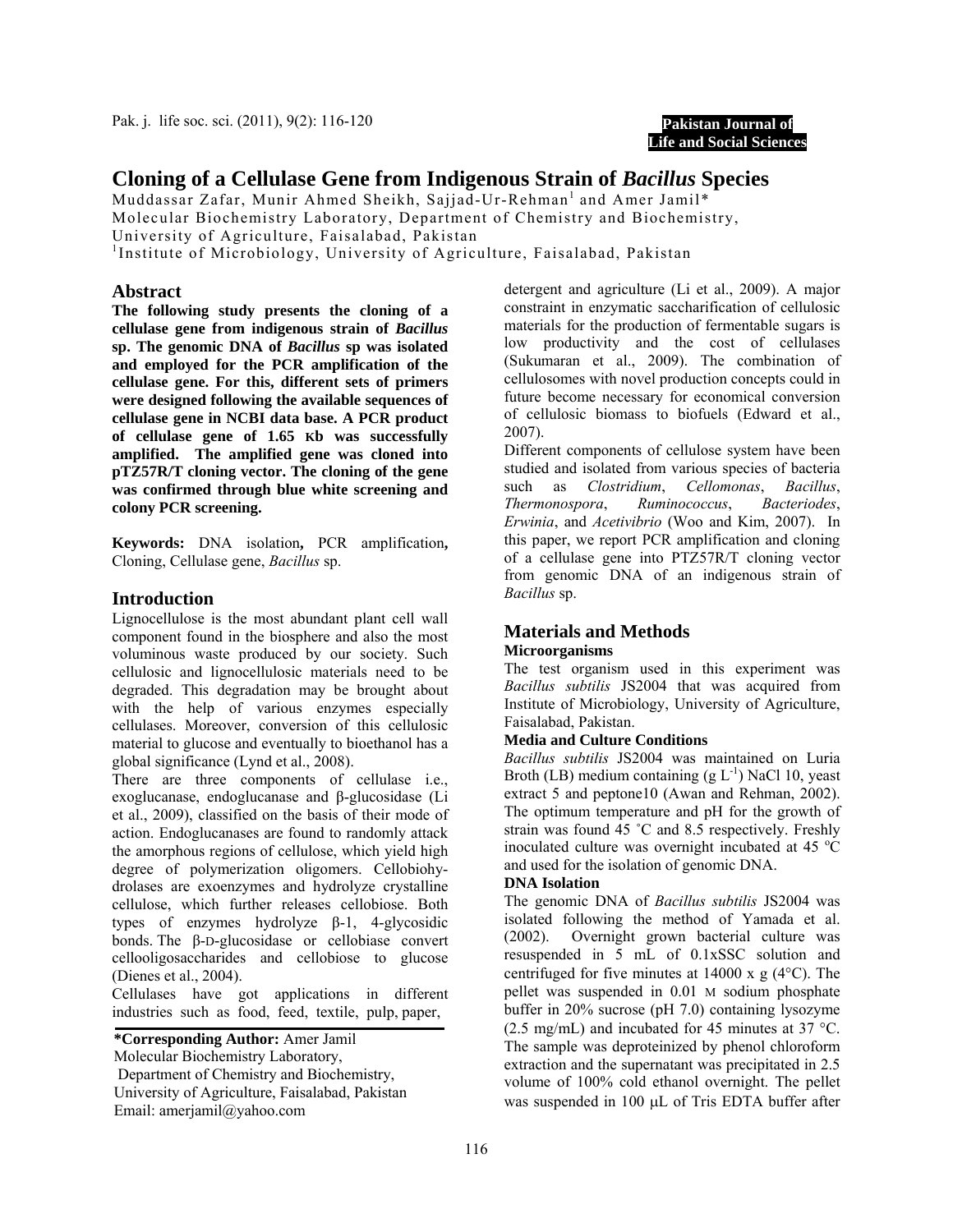washing in 75% ethanol. The DNA concentration was determined spectrophotometrically. The samples of genomic DNA from *Bacillus* sp. were treated with DNAse free RNAse A (Fermentas) following manufacturer's protocol.

## **PCR conditions**

Different set of primers were employed for the amplification of the cellulase genes from the genomic DNA of indigenous *Bacillus* sp. Following set of primer yielded successful amplification of a cellulase gene. This set of primer was designed following the NCBI gene sequence (Accession number NP241469.1).

Both forward and reverse primers were used with final concentrations of 0.25 µM for preparation of PCR mixture and different annealing temperatures were set in accordance with  $T_m$  of respective primers during the PCR reactions.

## **Ligation and Transformation**

The amplified gene of cellulase was purified from the agarose gel after electrophoresis using Qiagen gel extraction kit and ligated into the pTZ57R/T cloning vector (Fermentas) using DNA ligase and ligation buffer.

Transformation of the ligated gene in the vector was performed by heat shock method (Sambrook and Russel, 2001). The colonies having clones of cellulases gene were screened by blue/white screening. Due to IPTG induction, white colored colonies containing cellulase gene were produced after overnight incubation at 37 ˚C. The positive transformants were re-plated on IPTG-Xgal-LB-agarampicillin plates and subjected to colony PCR.

## **Colony PCR**

In order to confirm that cellulase gene was successfully inserted in the pTZ57R/T cloning vector, colony PCR was performed. The composition and programming of PCR reaction was same as mentioned above, with exception that a single colony from the plates was picked using autoclaved tip and dipped in PCR tube containing the reaction ingredients. This colony was used as a template during the colony PCR. The results of the colony PCR were observed on agarose gel electrophoresis. The colonies showing positive result after colony PCR were employed for the further culturing and isolation of plasmid DNA.

## **Miniprep and restriction analysis**

For the isolation of plasmid DNA from successfully transformed colonies, LB-ampicillin medium (5 mL) was inoculated by colonies and incubated overnight at 37 ˚C in an orbital shaker at 220 rpm. After incubation, 1.5 mL of the culture was transferred to an eppendorf tube, centrifuged and the pellet was resuspended in 100 µL of an ice cold GTE solution (50 mM glucose; 10 mM EDTA; 25 mM Tris Cl, pH

8) followed by alkaline lysis miniprep method (Sambrook and Russel, 2001).

pTZ57R/T plasmid was digested with *Bam*HI and *Eco*RI using approprtiate buffer (Fermentas). The reaction was carried out at 37 ˚C for one hour. The result of digestion was observed by agarose gel electrophoresis.

# **Results and Discussion**

#### **Growth of** *Bacillus* **sp.**

In our experiment, Lauria Bronsted (LB) medium proved to be a good source for the culture growth of the *Bacillus subtilis* JS2004. Peptone and yeast extracts were used as nitrogen source in the growth medium (Awan and Rehman, 2004). Yeast extract has also been used as nitrogenous ingredient for the growth of *Bacillus* sp. by Bo et al. (2010) and Gurdeep et al. (2010).

## **Isolation of genomic DNA**

Different methods have been reported for the genomic DNA isolation of bacterial species. The method of Yamada et al. (2002) for the isolation of genomic DNA from *Bacillus subtilis* JS2004 was followed. While Chun et al. (2010) isolated the genomic DNA of *Paenibacillus* species using the method described by Srivastava et al. (1981). We got sufficient concentration of genomic DNA (0.495 mg/mL + 0.155) from the culture of *Bacillus* sp. which was confirmed by running the samples on agarose gel (Fig 1).

## **Amplification of Cellulase gene**

Among 10 sets of primers tried during the study, the best amplification was observed by the primer set CelBF (forward primer; **5/ CCATGGATCATGAGG ATGTGAAAACTC**) and CelBR (reverse primer; **5- / CTCGAGTGAATTGGTTGTCTGAGCTG**). This set of primer was designed following the sequence of cellulase gene from *Bacillus* species as reported by Takami and Horikoshi (1999). Among rest of sets of primers, sufficient amplification of cellulase gene could not be achieved as some set of primers showed non specific amplification of gene while a few others amplified DNA fragments of very minute base pair size  $(\sim 300)$ . The amplification of 1.65 kb gene of cellulase by primer set CelBF & CelBR is shown in Figure 2.

## **Cloning of Cellulase gene**

We used *DH5α* strain of *E. coli* for the cloning of cellulase gene. This strain proved to be an efficient strain and we successfully cloned a cellulase gene from local isolate of *Bacillus* species. Earlier, cellulase genes have been cloned, expressed and characterized from various species of the bacteria (Feng et al., 2011; Chun et al., 2010; Gurdeep et al., 2010). A cellulase and β-1,4-endoglucanase genes were isolated and cloned from genomic DNA library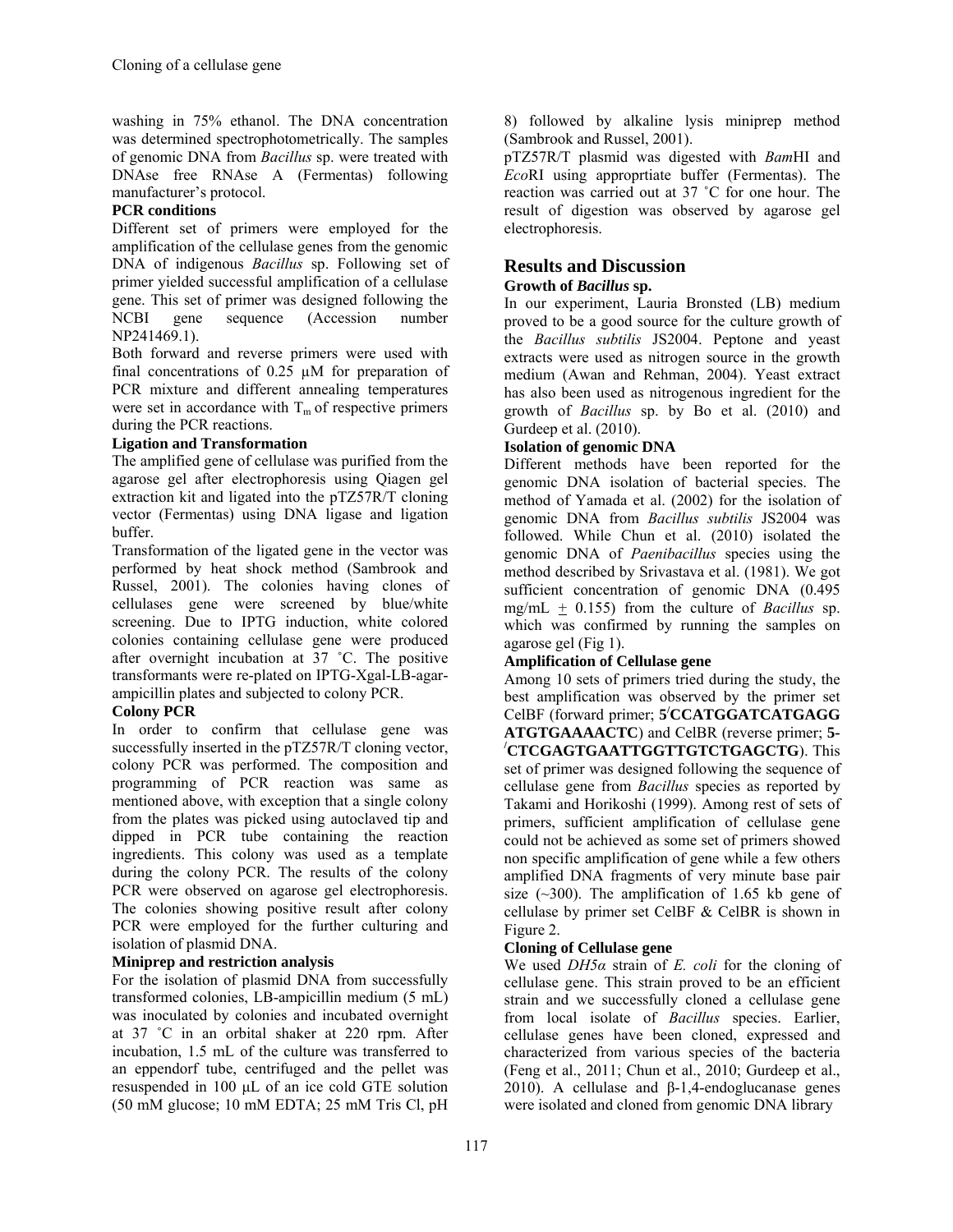

**Fig 1 Genomic DNA of** *Bacillus* **sp.** 



**Fig 2 Amplification of cellulases gene from**  *Bacillus sp.* **Lane I: 1 kb DNA ladder (Fermentas) Lane II: amplified cellulase gene using CelBF & CelBR primers at annealing temperature of 52˚C.** 

of alkaliphilic *Bacillus agaradhaerans* and endophytic *Bacillus* by Rees et al. (2003) and Lima et al. (2005), respectively.

#### **Blue/White Screening**

The blue/white screening method showed successful isolation of positive transformants containing cellulase gene. A large number of positive (white) colonies were observed on the LB agar plates showing high efficiency of ligation (Fig 3). One recombinant plasmid designated as pTZ57-cell was selected for further analysis. We used 5-bromo-4 chloro-3-indolyl-β-D-galactoside (X-gal) as substrate for the growth of transformants of cellulase gene on LB-ampicillin plates while Setlow et al. (2004) employed  $4$  – methylumbelliferyl – phosphor – β - dglucopyranoside for the screening of glucosidase gene of *Bacillus subtilis*.



**Fig 3 Blue/white screening of clones transformed with cellulase gene on IPTG-Xgal-Ampicillin agar plates. The final concentration of ampicillin was maintained at 50 µg/mL** 

| 3000        |  |
|-------------|--|
|             |  |
| 1000<br>750 |  |
| 500         |  |
|             |  |

**Fig 4 Restriction digestion analysis of Vector. `Lane I: 1 Kb DNA ladder (Fermentas) Lane II: Vector & gene insert** 

The screening method of Liu et al. (2004) is similar to our method regarding cloning of cellulase genes as they screened two novel genes designated as cel12A and cel9A encoding an endoglucanase from a thermo philic bacteria *Bacillus* licheniformis GXN151, on the basis of plates showing the activity of carboxyl methyl cellulase. Whereas Chun et al. (2010) used congo red method for the screening of cellulase positive clones. The method of blue/white screening for determination of cellulase activity has been preferred by the researchers than congo red screening method. Because positive clones can not show hydrolytic activity in congo red method due to inframe cloning of cellulase gene whereas blue/white screening is based on alpha complementation and the positive clones with in frame gene clone can also be screened.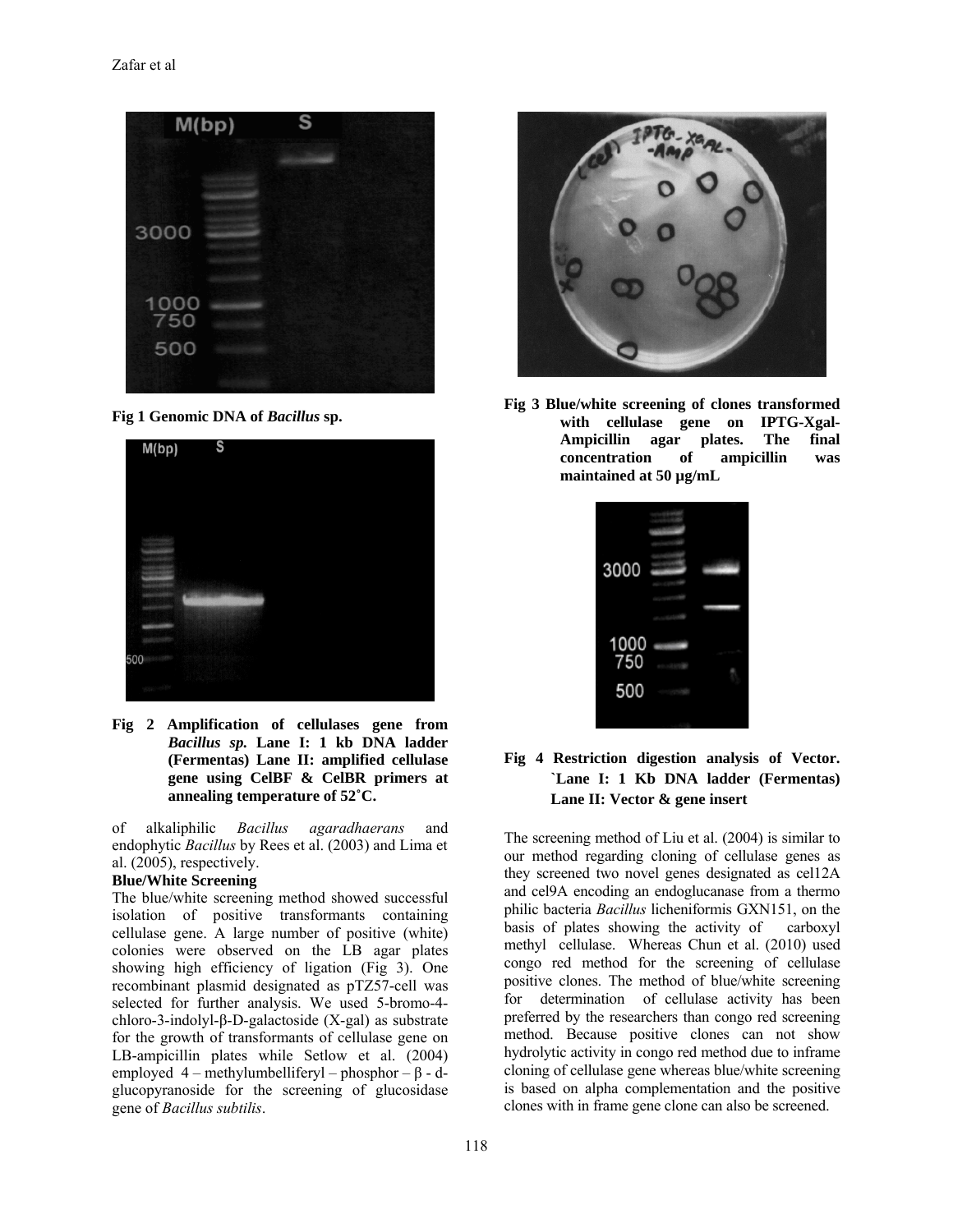

**Fig 5 Colony PCR; A single colony was picked from the plates and used as template in the PCR reaction; Lane I: I Kb DNA ladder (Fermentas) Lane II: 1.65 Kb amplified cellulase gene** 

#### **Restriction analysis and Colony PCR**

The restriction digestion of the recombinant plasmid was performed followed by Colony PCR. The results of restriction analysis and colony PCR are shown in Figure 4 and 5 respectively. These results showed that inserts of 1.65 kb gene was successfully cloned into pTZ57R/T vector. The amplified size of gene fragments by colony PCR was also the same as expected (1.65 kb) which further confirmed cloning of the cellulase gene from *Bacillus subtilis* JS2004. **Conclusion** 

To our knowledge, no similar study on this local strain of *Bacillus* sp. has been performed. Optimal conditions for the cloning of cellulase by *B. subtilis* JS2004 were established in this study. The cellulase gene was successfully amplified from genomic DNA of the *Bacillus* strain and cloned into pTZ57R/T cloning vector.

Our findings show that it is possible to use this strain of *Bacillus* species for isolation and cloning of different cellulase genes. The results of this study may further be employed for characterization of a recombinant cellulase enzyme after its expression in a suitable host because novel cellulases with better efficiency are needed in industry.

## **References**

- Awan AJ and SU Rehman, 2002. A manual of microbilogy. Unitech Communication, 12: 38-43.
- Bo HL, BK Kima, YJ Leeb, CH Chunga and JW Lee, 2010. Industrial scale of optimization for the

production of carboxymethylcellulase from rice bran by a marine bacterium, *Bacillus subtilis* subsp. *subtilis* A-53. Enzyme and Microbial Technology, 46 (1): 38-342.

- Chun HK, CH Tsaia, PH Lina, KC Changa, J Tuc, YN Wanga and CY Yanga, 2010. Characterization and pulp refining activity of a *Paenibacillus campinasensis* cellulase expressed in *Escherichia coli*. Bioresource Technology, 101 (20): 7882-7888.
- Dienes D, A Egyhazi and K Reczey, 2004. Treatment of recycled fiber with *Trichoderma* cellulases. Industrial crops and products, 20: 11-21.
- Edward AB, R Lamed and ME Himmel, 2007. The potential of cellulases and cellulosomes for cellulosic waste management. Current Opinion in Biotechnology, 18: 1–9.
- Feng Z, JJ Chena, WZ Rena, GX Nieb, H Ming, SK Tanga and WJ Li, 2011. Cloning, expression and characterization of an alkaline thermostable GH9 endogluca- nase from *Thermobifida halotolerans* YIM 90462T. Bioresource Technology. (In press).
- Gurdeep R, A Bhallaa, A Adhikaria, KM Bischoff, SR Hughesb, LP Christopherc and RK Sani, 2010. Characterization of thermostable cellulases produced by *Bacillus* and *Geo Bacillus* strains. Bioresource Technology, 101: 8798-8806.
- Li W, WW Zhang, MM Yang and YL Chen, 2009. Cloning of the thermostable cellulase gene from newly isolated *Bacillus subtilis* and its expression in *Escherichia coli*, Molecular Biotechnology, 40: 195–201.
- Lima AO, CM Quecine, MH Fungaro, FD Andreote, WJ Maccheroni, WL Araujo, CM Silva-Filho, AA Pizzirani-Kleiner and JL Azevedo, 2005. Molecular characterization of a β-1,4-endoglucanase from an endophytic *Bacillus pumilus* strain. Applied Microbiology and Biotechnology, 68: 57-65.
- Liu Y, J Zhang, Q Liu, C Zhang and Q Ma, 2004. Molecular cloning of novel cellulase genes *cel9*A and *cel1*2A from *Bacillus licheniformis GXN151* and synergism of their encoded polypeptides. Current Microbiology, 49 (4): 234-238.
- Lynd LR, MS Laser, D Brandsby, BE Dale, B Davison, R Hamilton, M Himmel, M Keller, JD McMillan, J Sheehan and CE Wyman, 2008. How biotech can transform biofuels. Nature Biotechnology, 26:169–172.
- Rees HC, S Grant, B Jones, WD Grant and S Heaphy, 2003. Detecting cellulase and esterase enzyme activities encoded by novel